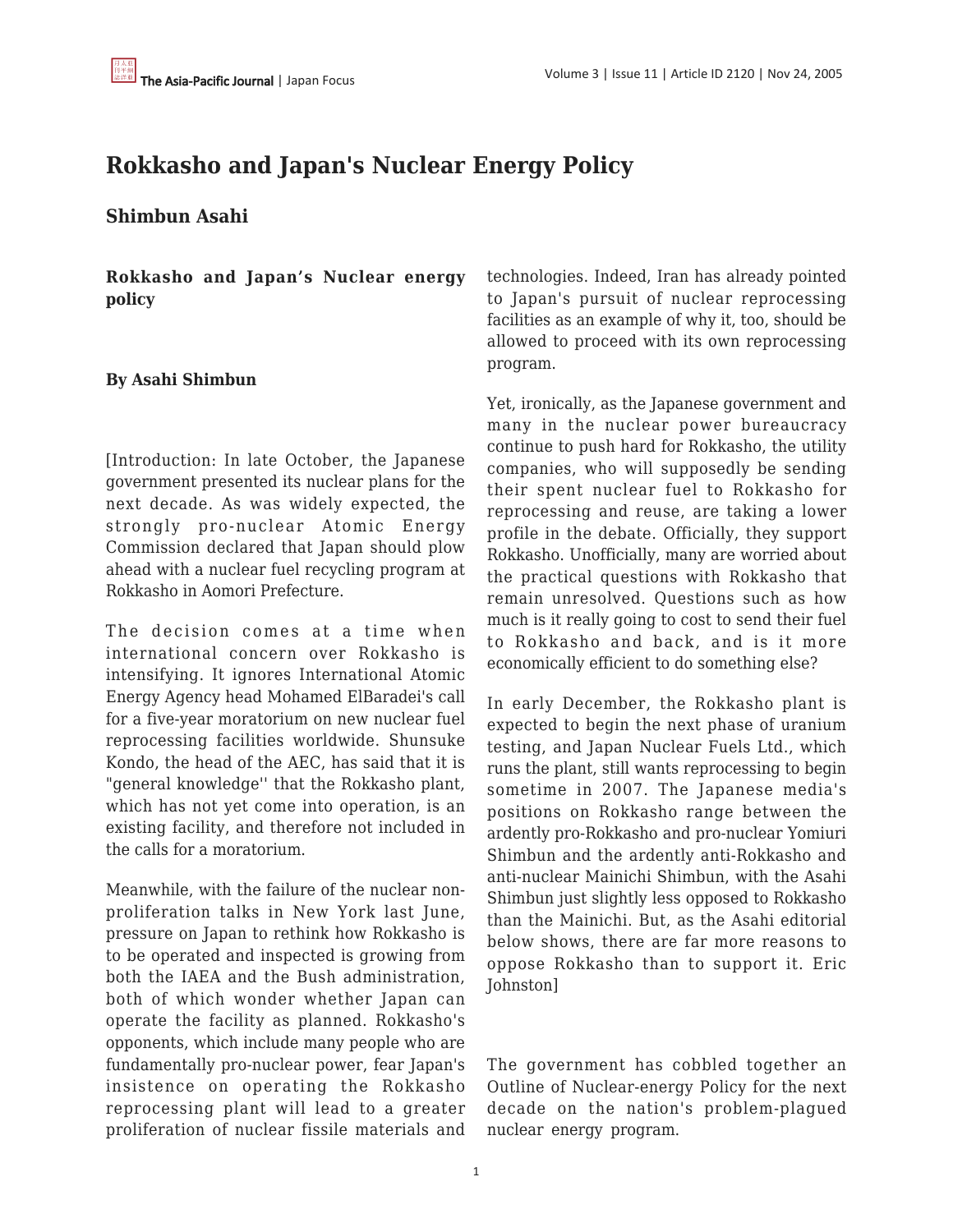

The government decided to work out the outline because it thought its duty was to present a broad policy orientation rather than a traditional long-term program this time around. The focus of attention in the outline was whether the government would press ahead with its traditional policy of nuclear fuel recycling or change tack.

The Atomic Energy Commission of Japan discussed alternative policies, giving hope that the government might actually shift its stance. But the talks were half-baked, and the commission approved the continuation of the existing policy.

Japan plans to carry out a nuclear fuel cycle program in which plutonium is used as fuel after all spent nuclear fuel is reprocessed. Such a method is very expensive, and many foreign countries have given up on the idea. Even in Japan, an increasing number of experts have urged the government to reconsider this policy.

In discussing the nation's future nuclear energy policy, the Atomic Energy Commission presented three alternatives in response to such critical views. Talks at the commission showed that reprocessing spent nuclear fuel would be 1.5 to 1.8 times as costly as a disposal method for the spent fuel.

But the commission decided to maintain the current policy, mainly because the government has not yet studied a direct disposal method of spent fuel and that a change in policy would waste all the money that has been invested in the nuclear fuel recycling program.

The commission also said a change in policy would invite resentment of local governments.

The commission's arguments do not make sense. Japan has not inquired about a direct disposal method because it was assumed that such a study would be unnecessary. The commission itself is partly responsible for failing to look into this alternative.

If the government hesitates to change its policy by citing various obstacles that may arise, then it will never be able to switch policies.

It is inevitable even if the commission is criticized that it is not really ready for a change.

At any rate, the outline gives a stamp of approval to start operations of the Nuclear Fuel Reprocessing Plant in the village of Rokkasho in Aomori Prefecture. The plant will soon start testing high-level radioactive spent fuel, thus embarking on the road to nuclear fuel recycling.



Aerial view of Rokkasho.

Discussions on this nuclear fuel cycle have not been completed. Further and deeper talks must be held over the reprocessing plant.

But the outline does propose multifaceted inquiries into nuclear energy in preparation for possible future change in Japan's nuclear policy.

This is only natural. Even if the nuclear fuel reprocessing plant starts operating, the plutonium-thermal program, which uses plutonium produced by the reprocessing plant, is not yet under way.

Nor is there any plan for another reactor that will take over from the Monju prototype fastbreeder reactor. Japan's nuclear fuel recycling program requires overcoming many difficult problems.